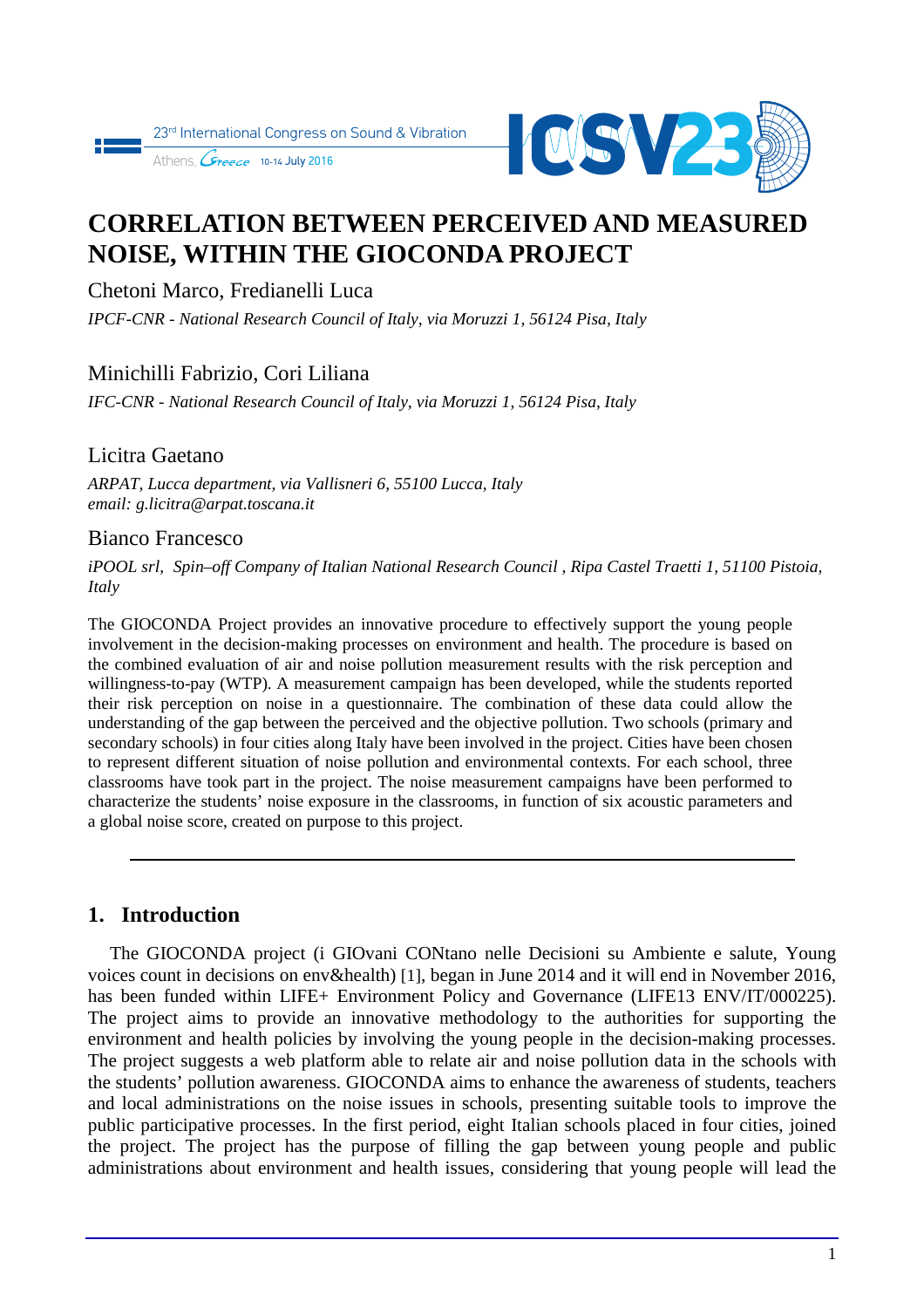environment and the health of tomorrow by means of their perception and behaviour. This is a chance to understand the gap between subjective perception and real pollution.

The GIOCONDA Project provides an innovative procedure to effectively support the young people involvement in the decision-making processes on environment and health. The procedure is based on the combined evaluation of air and noise pollution measurement results with the risk perception and willingness-to-pay (WTP)[2] related to environmental health issues. Since the project involves cities with different kind of pollution sources, a holistic approach [3] has been applied. Alongside the measurement campaigns, the students reported their risk perception on noise, air, waste and water pollution and also provide their WTP related to each issue. The combination of these data could allow the understanding of the gap between the perceived and the objective pollution. Some previous studies already investigated this gap [4], [5], [6], [7], [8], but this project aims to offer a further step in communicating the results to the surveyed students and to increase their awareness about the negative effect of a noisy environment on the learning process. Finally, an online platform will be developed in order to facilitate the application of environmental and health risk governance and policies. The platform will include tools for the decision makers that may be useful to estimate the costs and benefits of policies regarding the air pollution and/or the noise exposure, while other tools will enable schools to measure the students' perception of their surrounding environment. As a further result, in the second year of implementation of the project, it will be possible for students to discuss and use the platform in order to suggest solutions to the public administrations.

The GIOCONDA project involved 8 schools of different type (primary and secondary school), two for each location: Naples (a principal city of Campania Region - South Italy characterize by urban and industrial areas), Ravenna (a city of Emilia-Romagna Region – North Italy characterize by urban and industrial areas), Taranto (a big city of Puglia Region – South Italy characterized by urban and industrial areas) and Valdarno (an area of Tuscany Region characterized by urban and rural areas). The sample included 28 classes for a total of 521 students.

This paper presents the correlation between perceived and measured noise. Perceived noise has been carried out through questionnaires given to the students.

Simultaneously, the noise measurement campaigns have been performed to characterize the students' noise exposure in the classrooms participant to the project. The monitoring results are useful to be compared with the questionnaires results.

# **2. Method**

#### **2.1 Measurements of Risk Perception Index**

Data collection was performed using a self-administered questionnaire (with the teacher support, if necessary) completed in the classroom setting. The questions, arranged in different sections, were designed to investigate the level of awareness on environmental issues, the perception of risk related to environment and health, and the willingness-to-pay.

#### *2.1.1 Noise related questions*

Respondents were asked to express their degree of concern on a series of questions. The following noise-related questions were used:

| a           | "Do you think your school is noisy?"                                            |
|-------------|---------------------------------------------------------------------------------|
| b           | "How annoying is the noise you usually hear when you're at school?"             |
| $\mathbf c$ | "The annoying noise in the area around your school is causing you any problem?" |
| c1          | I do not hear people speaking in the room                                       |
| c2          | The noises distract me                                                          |
| đ           | "How often do you notice noise?"                                                |

Table 1: questions relating to noise.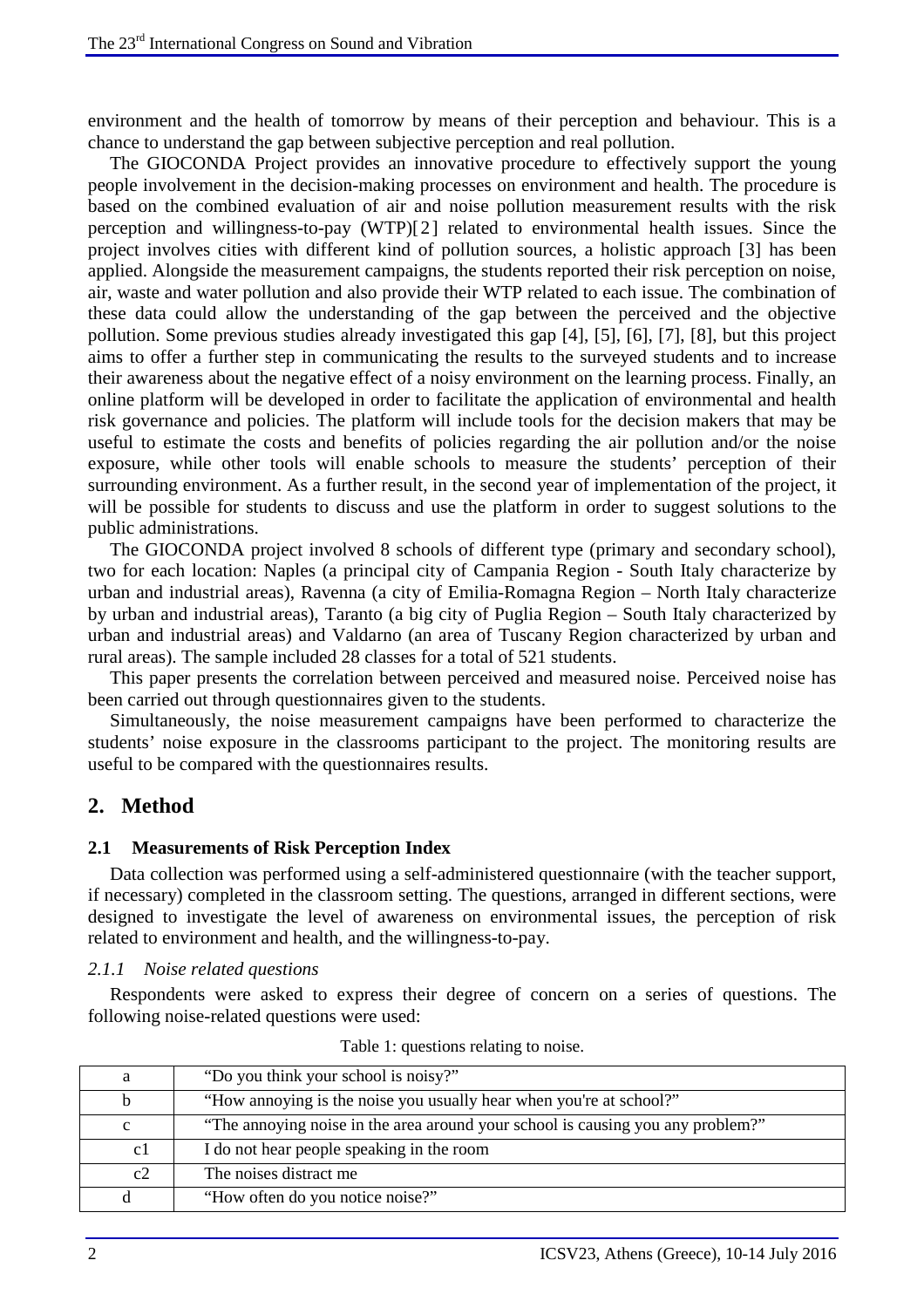- − Questions a, b, d were on a Likert-type format (1-5) with the following options:
	- − Questions a-b, "not at all, a little, somewhat, much, very much";
	- − Question d, "never, seldom, sometimes, often, always";
- − Questions c1, c2 were on dichotomous answer (yes/no).

#### *2.1.2 Individual risk perception index*

Questions reported above were used to estimate the individual Risk Perception Index RPI [9]. The RPI is calculated as a weighted average of absolute frequencies of each choice:

$$
RPI = \frac{\sum_{i}^{k} n_i \pi_i}{N \cdot (k-1)} \tag{1}
$$

where: ni represents the absolute frequency of the ith mode (e.g. not at all, a little, somewhat, much, very much);  $\pi i$  represents the weight assigned to the ith mode (e.g. 1 = not at all, 2 = a little,  $3 =$ somewhat,  $4 =$  much,  $5 =$  very much); N represents the total number of observations (i.e. the total number of respondents); k represents the number of points (in this case =5) in the Likert scale.

The values of the dichotomous variables were treated as two points on the Likert scale, so the value 0 ("no") was turned into 1 ("not at all") and the value 1 ("yes") into 3 ("somewhat").

The RPI value ranges between zero and one: the more the value is close to one, the greater the risk perception.

For each class the median of RPI was calculated (MRPI).

#### **2.2 Measurements of noise data**

To acoustically evaluate any classroom with single specific indicators and with a global indicator representing the judgment of the overall noise situation, the following main steps were followed:

1. setting a list of significant acoustic parameters to investigate;

2. establishing a score range for each parameter;

3. establishing a Global Noise Score GNS to be assigned to the classroom, with a related score range;

4. carrying out the measurement campaigns;

5. analysing the data and providing the results;

The quality and intelligibility of speech in a classroom mainly depends on both the noise level and the amount of reflected sound, which increases the noise level and masks the speech itself. Thus, the noise and the reverberation outline the acoustical environment of a classroom. Concerning the noise, outside the school it is mainly due to transport infrastructures and industrial areas, whilst inside the classroom it is also related to other sources, such as building services (heating, lighting, ventilation systems), teaching aids (overhead projector, computers) or the ongoing lesson. Reverberation describes the amount of reflected sound and it depends on the room volume and the acoustic characteristics of all the surfaces inside the room, as walls, ceiling, floor, desks and whiteboards.

Bearing in mind these considerations, a common set of six parameters, defined in accordance with international standards, were proposed:

- the LDAY for investigating the exposure to external sources, calculated from:
- 1. external noise monitoring (LDAY-Ext);
- 2. internal short-term measurements (LDAY-Int);
- the following four parameters for investigating the building acoustics characteristics:
- 3. façade insulation: D2m,nT,w ([10], [11]);
- 4. wall insulation: R'w ([12], [13]);
- 5. reverberation time: RT ([14]);
- 6. speech intelligibility index: STI ([15]).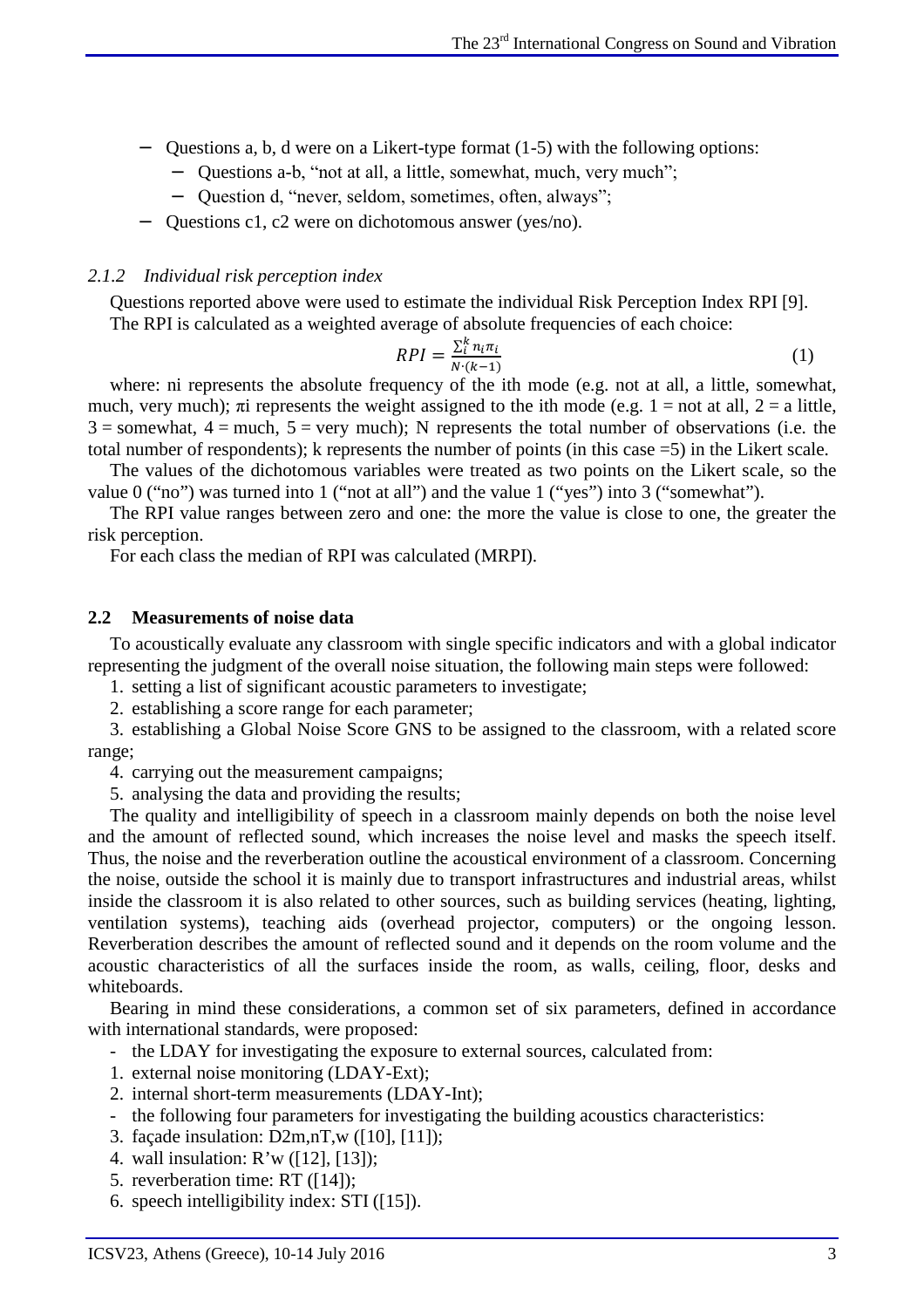Each parameter has been categorized in five classes: the higher one (score 5) has been chosen to fulfil the Italian limit values ([16], [17], [18], [19]), which are very hard to be observed, the others have been set according to the scientific literature or to the international optimal values ([20], [21], [22], [23], [24]). The score ranges proposed are reported in Table 1.

| <b>Score</b>   | <b>Evaluation</b> | $L_{\text{DAY-Ext}}$<br>[dB(A)] | $L_{\text{DAY-Int}}$<br>[dB(A)] | $\mathbf{D}_{2m,nT,w}$<br>[dB] | $\mathbf{R'}_{w}$<br>[dB] | <b>RT</b><br>[s] | <b>STI</b>    |
|----------------|-------------------|---------------------------------|---------------------------------|--------------------------------|---------------------------|------------------|---------------|
|                | Very Good         | < 50.0                          | < 45.0                          | >48.0                          | > 50.0                    | < 0.80           | $0.75 - 1.00$ |
| $\overline{4}$ | Good              | $50.0 - 52.5$                   | $45.0 - 47.5$                   | $48.0 - 45.1$                  | $50.0 - 47.1$             | $0.81 - 1.00$    | $0.60 - 0.75$ |
| 3              | Sufficient        | $52.5 - 55.0$                   | $47.5 - 50.0$                   | $45.0 - 42.1$                  | $47.0 - 44.1$             | $1.01 - 1.20$    | $0.45 - 0.60$ |
| 2              | Poor              | $55.0 - 57.5$                   | $50.0 - 52.5$                   | $42.0 - 39.0$                  | $44.0 - 41.0$             | $1.21 - 1.40$    | $0.30 - 0.45$ |
|                | Very Poor         | > 57.5                          | > 52.5                          | $<$ 39.0                       | < 41.0                    | > 1.40           | < 0.30        |

Table 2. Score ranges for each parameter.

A qualitative judgment is assigned to each class in addition to the numerical score in order to enhance the students' understanding.

All the scores can be summed up to obtain the Global Noise Score of each classroom, reported in Table 6.

Table 3. Evaluation classes: scores and related performance.

| <b>Evaluation classes</b>                   |            |  |  |  |  |  |  |
|---------------------------------------------|------------|--|--|--|--|--|--|
| <b>Acoustic performance</b><br><b>Score</b> |            |  |  |  |  |  |  |
| $26 - 30$                                   | Very good  |  |  |  |  |  |  |
| $21 - 25$                                   | Good       |  |  |  |  |  |  |
| $16 - 20$                                   | Sufficient |  |  |  |  |  |  |
| $11 - 15$                                   | Poor       |  |  |  |  |  |  |
| $6 - 10$                                    | Very Poor  |  |  |  |  |  |  |

The total values range from 6, corresponding to the simultaneous minimum score for all the parameters, to 30 when each parameter has the maximum score.

A single indicator could allow the students to compare their classroom or school with other ones. Moreover, the simple metrics is easily understandable even for young people: the highest is the Global Noise Score GNS, the best is the environment of the classroom.

For each classroom, the GNS is obtained summing up the score of all parameters. So, the best is the acoustic situation in the classroom, the highest is the GNS, ranging from 6 to 30.

### **2.3 Statistical method**

For a validation of RPI, a Risk Perception Index was also calculated with a Structural Equation Model (RPI-SEM) [25], using the same set of variables used for RPI.

A Shapiro-Wilk normality test was applied to determine whether MRPI and Noise measured data were normally distributed.

The distributions of MRPI and Noise data by mean, standard deviation, 25th percentile, median, 75th percentile, 95th percentile, minimum and maximum were described.

The correlation between MRPI and Noise measured data was performed by non parametric Spearman coefficient [26].

All analysis were performed by STATA v.13love .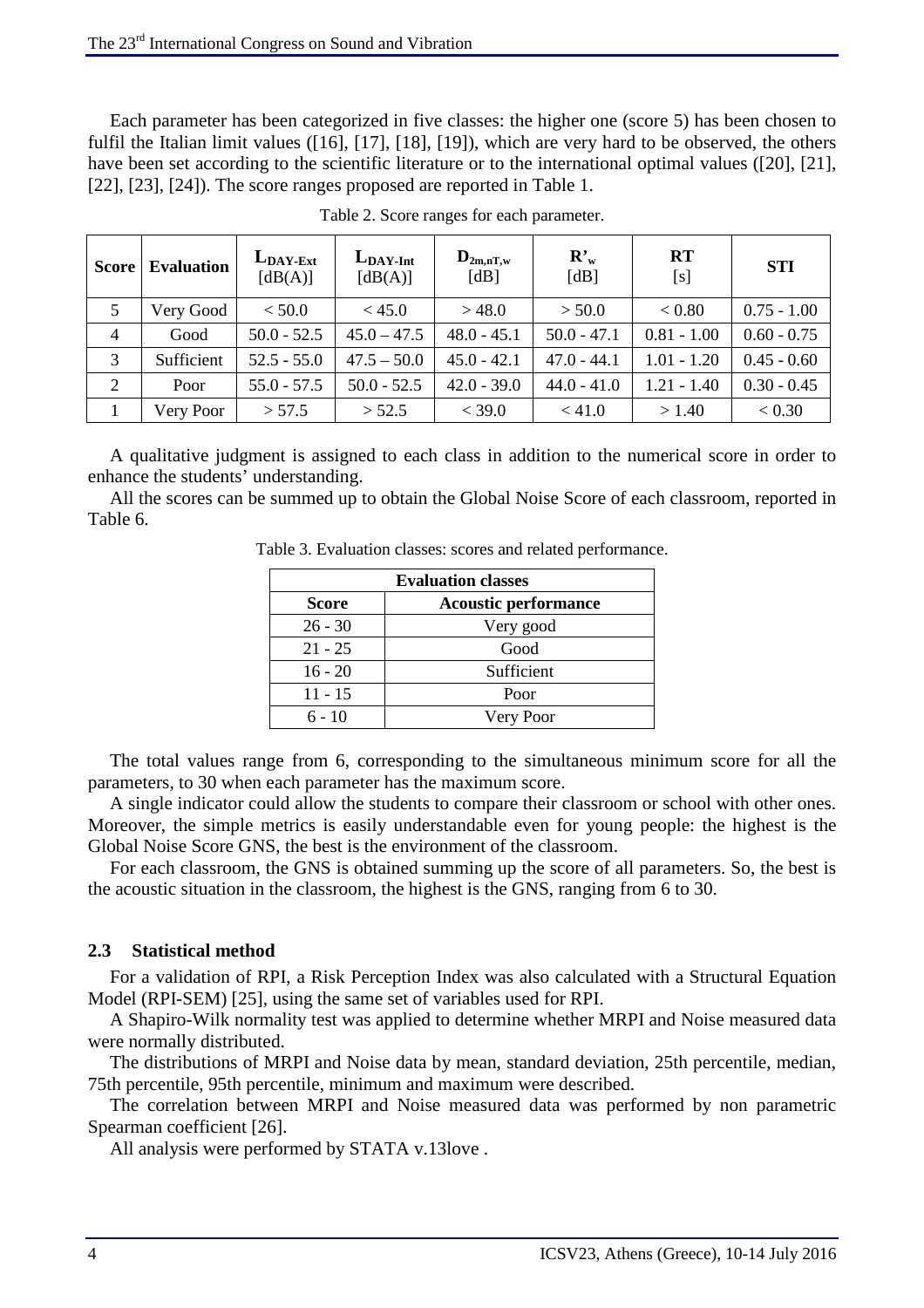# **3. Results**

The Goodness of Fit of RPI-SEM is very good (Standardized root mean squared residual – RMSE<0.10). The correlation between RPI and RPI-SEM is very high (rho=0.90). Therefore, only the results on RPI were presented.

The normality test shows that all indexes for measured noise are not normally distributed  $(p<0.05)$ , thus a non parametric correlation test is needed. The description of a MRPI distribution and the questions used to produce it are in Table 1

| <b>Index</b><br>Answer        | Average | <b>Standard</b><br>deviation | p25  | p50  | p75  | p95  | min          | max  |
|-------------------------------|---------|------------------------------|------|------|------|------|--------------|------|
| <b>MRPI</b><br>$(range(0-1))$ | 0.60    | 0.09                         | 0.55 | 0.58 | 0.65 | 0.80 | 0.40         | 0.80 |
| $\mathbf a$<br>$(range 1-5)$  | 2.88    | 0.45                         | 2.50 | 2.88 | 3.18 | 3.45 | 1.94         | 3.92 |
| b<br>$(range 1-5)$            | 2.70    | 0.57                         | 2.51 | 2.64 | 2.99 | 3.82 | 1.48         | 4.00 |
| d<br>$(range 1-5)$            | 3.13    | 0.43                         | 2.90 | 3.07 | 3.37 | 3.91 | 2.32         | 4.14 |
| $c1^{\circ}$<br>(%)           | 15      | 14                           | 5    | 10   | 26   | 43   | $\mathbf{0}$ | 45   |
| $c2^{\circ}$<br>(%)           | 47      | 16                           | 3.4  | 46   | 63   | 69   | 16           | 70   |

Table 4: Perception of risk index–Descriptive of the distribution of "yes" answer (%) of averages of classes.

The average MRPI ranges between 0.40 and 0.80, with the highest values measured in Taranto and Napoli. The percentage of students that declare to lose attention due to noise is only the 15%.

| <b>Index</b> | Average | <b>Standard</b><br>deviation | p25   | p50   | p75   | p95   | min   | max   |
|--------------|---------|------------------------------|-------|-------|-------|-------|-------|-------|
| <b>GNS</b>   | 12.07   | 3.38                         | 10.00 | 11.00 | 13.00 | 20.00 | 7.00  | 21.00 |
| Leq_ext      | 60.26   | 8.27                         | 54.00 | 61.40 | 64.40 | 71.00 | 37.20 | 73.50 |
| Leq_int      | 47.39   | 10.62                        | 37.90 | 48.45 | 56.70 | 60.10 | 23.10 | 62.60 |
| D2m          | 27.33   | 5.65                         | 24.00 | 28.00 | 31.00 | 35.00 | 15.00 | 43.00 |
| $\bf{R}$     | 38.95   | 8.66                         | 31.00 | 42.00 | 44.00 | 49.00 | 21.00 | 49.00 |
| RT           | 1.91    | 0.50                         | 1.58  | 1.92  | 2.36  | 2.84  | 0.88  | 2.88  |
| <b>STI</b>   | 0.51    | 0.06                         | 0.48  | 0.49  | 0.53  | 0.66  | 0.40  | 0.68  |

Table 5. Noise measured index – Descriptive of the distribution of averages of classes.

The graph in figure 1 presents a decreasing of the risk perception (MRPI) with the increasing of the acoustic quality in the classroom, meaning that for higher GNS (i.e. lower background noise and lower reverberation time) the noise and annoyance perceived are lower.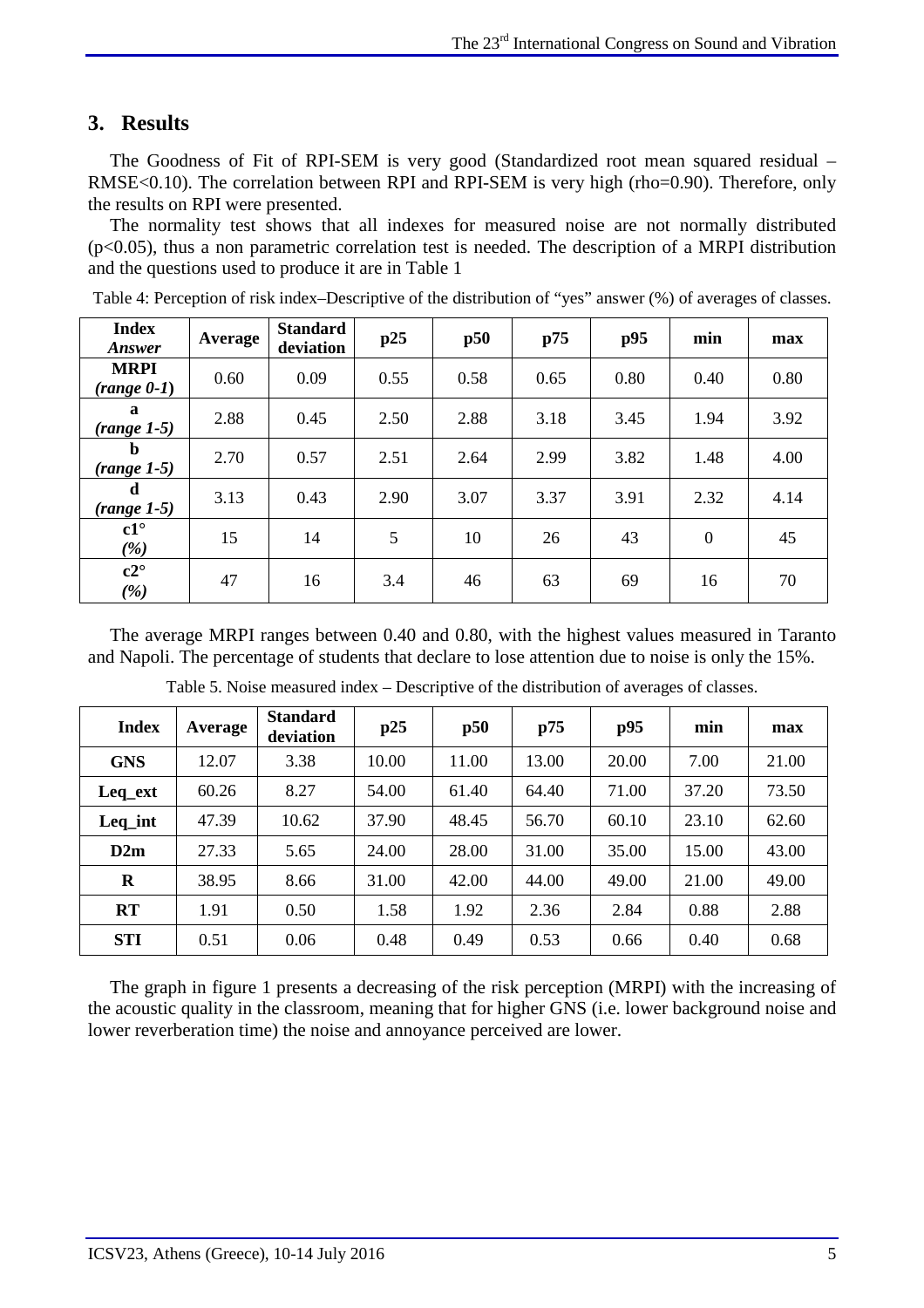

Figure 1: Median Risk Perception Index MRPI vs Global Noise Score GNS, for all the classes with measured noise. A value has been assigned to the classes with no measured noise according to a criterion of similarity and position with other classes.

In this work, in the correlation between perceived noise and measured noise, we have considered these combinations between the correlation factor rho and the p value:

- Rho  $> 0.5$  and  $p < 0.05$ , very good correlation (deep yellow in Table 4),
- Rho <  $0.5$  and  $p < 0.05$ , good correlation (soft yellow in Table 4),
- $Rho < 0.5$  and  $0.05 < p < 0.1$ , borderline (orange in Table 4),

Table 6: Correlation between perceived noise and measured one. Each cell contains the correlation factor (rho) and the p value. In yellow are highlighted the good correlation.

| <b>Index</b> | <b>MRPI</b> | a         | $\mathbf b$ | c1        | c2        | d         |
|--------------|-------------|-----------|-------------|-----------|-----------|-----------|
| <b>GNS</b>   | $-0.572$    | $-0.425$  | $-0.4045$   | $-0.292$  | $-0.2098$ | $-0.4276$ |
|              | 0.0015      | 0.0241    | 0.0327      | 0.1311    | 0.2838    | 0.0232    |
|              | 0.6113      | 0.4507    | 0.6051      | 0.3357    | 0.1446    | 0.5883    |
| Leq_ext      | 0.0005      | 0.0161    | 0.0006      | 0.0807    | 0.4628    | 0.001     |
| Leq_int      | 0.6051      | 0.5298    | 0.437       | 0.3723    | 0.0657    | 0.3731    |
|              | 0.0006      | 0.0037    | 0.02        | 0.0511    | 0.7399    | 0.0505    |
| D2m          | 0.0912      | 0.0432    | 0.2555      | 0.0276    | 0.0554    | 0.1491    |
|              | 0.6443      | 0.8274    | 0.1895      | 0.8891    | 0.7796    | 0.4488    |
| $\bf{R}$     | 0.1715      | 0,2542    | 0,1513      | $-0,0338$ | $-0,1674$ | 0,1108    |
|              | 0.3829      | 0,1918    | 0,4422      | 0,8644    | 0,3945    | 0,5745    |
| RT           | 0.5122      | 0.4031    | 0.4201      | 0.3018    | 0.0568    | 0.465     |
|              | 0.0053      | 0.0334    | 0.026       | 0.1186    | 0.7741    | 0.0127    |
| <b>STI</b>   | $-0.3303$   | $-0.1465$ | $-0.228$    | $-0.2759$ | $-0.0882$ | $-0.3651$ |
|              | 0.086       | 0.4568    | 0.2423      | 0.1553    | 0.6552    | 0.0561    |

Median Risk Perception Index (representing the global perception) and Global Noise Score (representing total noise situation) have a very good reverse correlation (correlation coefficient = - 0.572 with 0,0015 significance statistical). The correlation is reverse because where is a better noise control, risk perception decrements.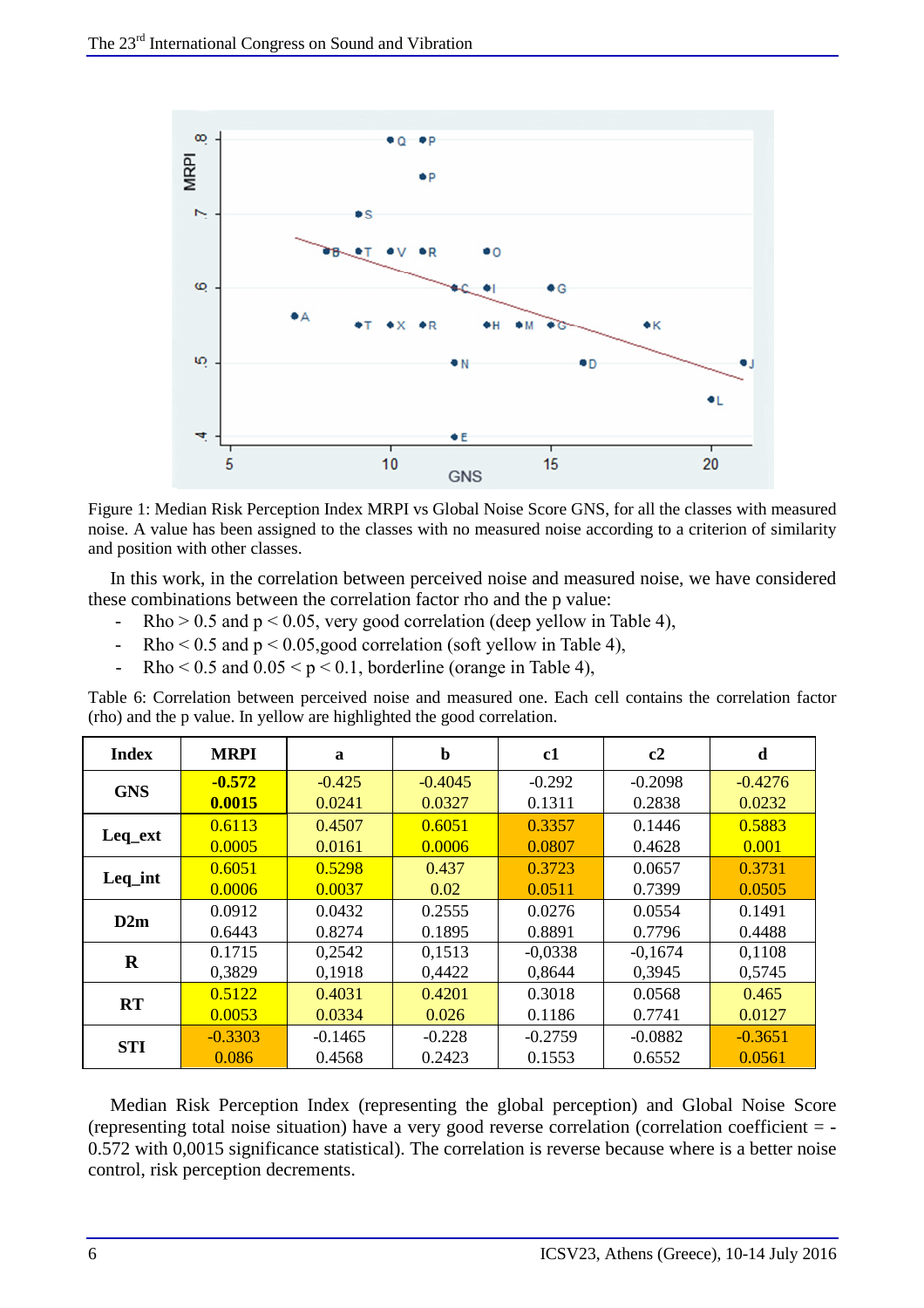General noise in examined schools (answer to question a "do you think your school is noisy") is perceived both inside the school and outside the school; Leq\_ext outside is probably associated with noise at the entrance and at leaving the school. There is good correlated with global indicator Global Noise Score too. It is not influenced by façade insulation or speech transmission index.

Annoying (answer to questions b) is very good correlated with Leq\_ext and good correlated with GNS, Leq\_int, RT.

The perception of the risk is mainly associated with questions c1 and c2. They are correlate only with noise levels Leq int and Leq ext.

Question d "How often do you notice noise?" is related to all noise indicators, except the indicators due to structural characteristics of the classroom.

### **4. Conclusions**

The obtained data, on the whole, show that there is a good correlation between perceived noise and measured noise in the classrooms involved in the GIOCONDA project.

GNS, the General Noise Score obtained summing the six acoustic parameters is a good indicator of the acoustic situation in a classroom, because is very good correlated with the global index Median Risk Perception and is good correlated with almost all the questions in the questionnaire. So the global noise situation in a classroom is very good correlated with the global perception that students have in their classroom and GNS is representative of the perceived acoustic situation.

Leq,est and Leq,int are good correlated with the answers to the questions about noise perception, except in the correlation with answer to question c1 "I do not hear people speaking in the room", which presents a low statistical significance. There is no correlation between Leq,est and Leq,int with the distraction due to the noise (question c2), because distraction comes especially from single events and less from background noise. With increasing Leq, the perception of risk increases, as expected.

The façade insulation D2m and the wall insulation R are uncorrelated with the noise perception, because they depend directly only on structural characteristics and not on noise level. It's easier for the students link sound level received to external sources then poor insulation of the building.

The RT is significantly directly correlated with MRPI and with almost all the answers to the questions, but not with c1 as expected, probably because students ascribe noise problems only to noise coming from outside instead to architectural characteristics of the room.

 In the same way, STI is related to classroom shape and to the wall treatment, but there is not significant correlation with noise perception.

Complementary results of Gioconda LIFE+ project are presented in two papers submitted to ICSV23, where the whole process of learning and participation is described, and the specific role and importance of noise as an environmental stressor (Cori L. et al, PARTICIPATION THROUGH KNOWLEDGE SHARING AND TRANSFER: NOISE MONITORING & NOISE RISK PERCEPTION and Manzoli F. et al. PARTICIPATION THROUGH KNOWLEDGE SHARING AND TRANSFER: STUDENTS PARTICIPATION AND NOISE RISK PERCEPTION). Future developments of the research include a further analysis of questionnaires associated with environmental monitoring, increasing the number of schools and students involved in the project, so with a more numerous statistical sample, it is possible to add the correlations (with age, gender, area, etc.). Risk perception and willingness to pay will be systematically associated with noise and air pollution, taking into account the circulation of information at local level and the different socioeconomic conditions.

### **5. REFERENCES**

 $\overline{a}$ 

<sup>1</sup> GIOCONDA Project (LIFE13 ENV/IT/000225), www.gioconda.if.cnr.it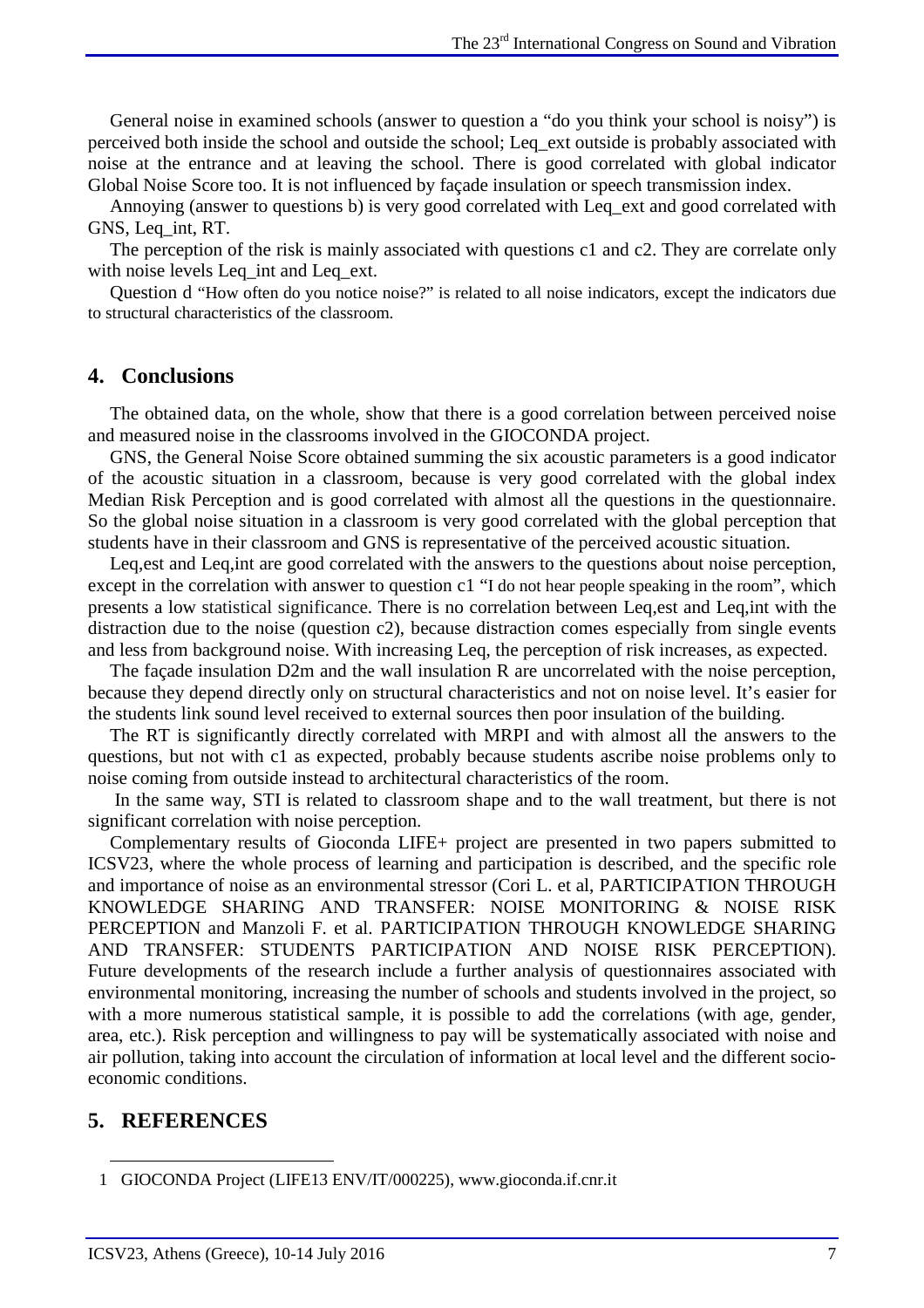-

- 2 Istamto T., Houthuijs D., Lebret E., *Willingness to pay to avoid health risks from road-traffic-related air pollution and noise across five countries*, Science of The Total Environment, 497–498 (1), 420-429, (2014).
- 3 Woolner P., Hall E., *Noise in Schools: a holistic Approach to the issue*, International journal of environmental research and public health, 7, 3255-3269, (2010).
- 4 Ascari E., Chetoni M., Fredianelli L., Bianco F., Licitra G., Cori L., *Assessment of the noise quality of school rooms within the GIOCONDA project*, *Proceedings of the 18th International Congress on Sound and Vibration*, Florence (2015).
- 5 Dockrell J. E., Shield B., *Children's perceptions of their acoustic environment at school and home*. Journal of the acoustical society of America, 115(6), 2964–2973, (2004).
- 6 Astolfi A., Pellerey F., *Subjective and objective assessment of acoustical and overall environmental quality in secondary school classrooms*, The Journal of the Acoustical Society of America, 123, 163- 173, (2008).
- 7 Zannin P. H. T., Marcon C. R., *Objective and subjective evaluation of the acoustic comfort in classrooms*, Applied Ergonomics, 38, 675-680 (2007).
- 8 Silva L. T., Oliveira I. S., Silva J. F., *The impact of urban noise on primary schools. Perceptive evaluation and objective assessment*, Applied Acoustics, 106, 2-6, (2016).
- 9 Signorino G., *Proximity and risk perception. Comparing risk perception 'profiles' in two petrochemical areas of Sicily*, Augusta and Milazzo,. Journal of Risk Research 15 (10) 1223-1243, (2012).
- 10 *UNI EN ISO 16283-1*:2014 *Acoustics Field Measurement Of Sound Insulation In Buildings And Of Building Elements, (*2014).
- 11 ISO 717-1:2013 Acoustics -- *Rating of sound insulation in buildings and of building elements -- Part 1: Airborne sound insulation*, (2013).
- 12 *UNI EN ISO 16283-1*:2014 *Acoustics Field Measurement Of Sound Insulation In Buildings And Of Building Elements, (*2014).
- 13 ISO 717-1:2013 Acoustics -- *Rating of sound insulation in buildings and of building elements -- Part 1: Airborne sound insulation*, (2013).
- 14 ISO 3382-2:2008 *Acoustics -- Measurement of room acoustic parameters -- Part 2: Reverberation time in ordinary rooms*, (2008).
- 15 IEC 60268-16 Third edition 2003-05 *Sound system equipment Part 16: Objective rating of speech intelligibility by speech transmission index,* (2003).
- 16 Department circular n. 3150, Italy 22 may (1967).
- 17 D.M. 18 december 1975, Italy *Norme tecniche aggiornate relative all'edilizia scolastica, ivi compresi gli indici di funzionalità didattica, edilizia ed urbanistica, (*1975).
- 18 D.P.C.M. 14 november 1997 Italy *Determinazione dei valori limite delle sorgenti* sonore, (1997).
- 19 D.P.C.M. 5 decembe 1997, Italy *Determinazione dei requisiti acustici passivi degli edifici*, (1997).
- 20 ANSI S12.60-2002 *Acoustical Performance Criteria Design Requirements and Guidelines for Schools*, (2002).
- 21 UNI 11367-2010 Italy, *Classificazione acustica delle unità immobiliari, procedure di valutazione e verifica in opera*, (2010).
- 22 UNI 11532-2014 Italy, *Caratteristiche acustiche degli ambienti confinati*, (2014).
- 23 *Building Bulletin 93: Acoustic Design of Schools*. Department for Education and Skills, Stationery Office; UK, (2003).